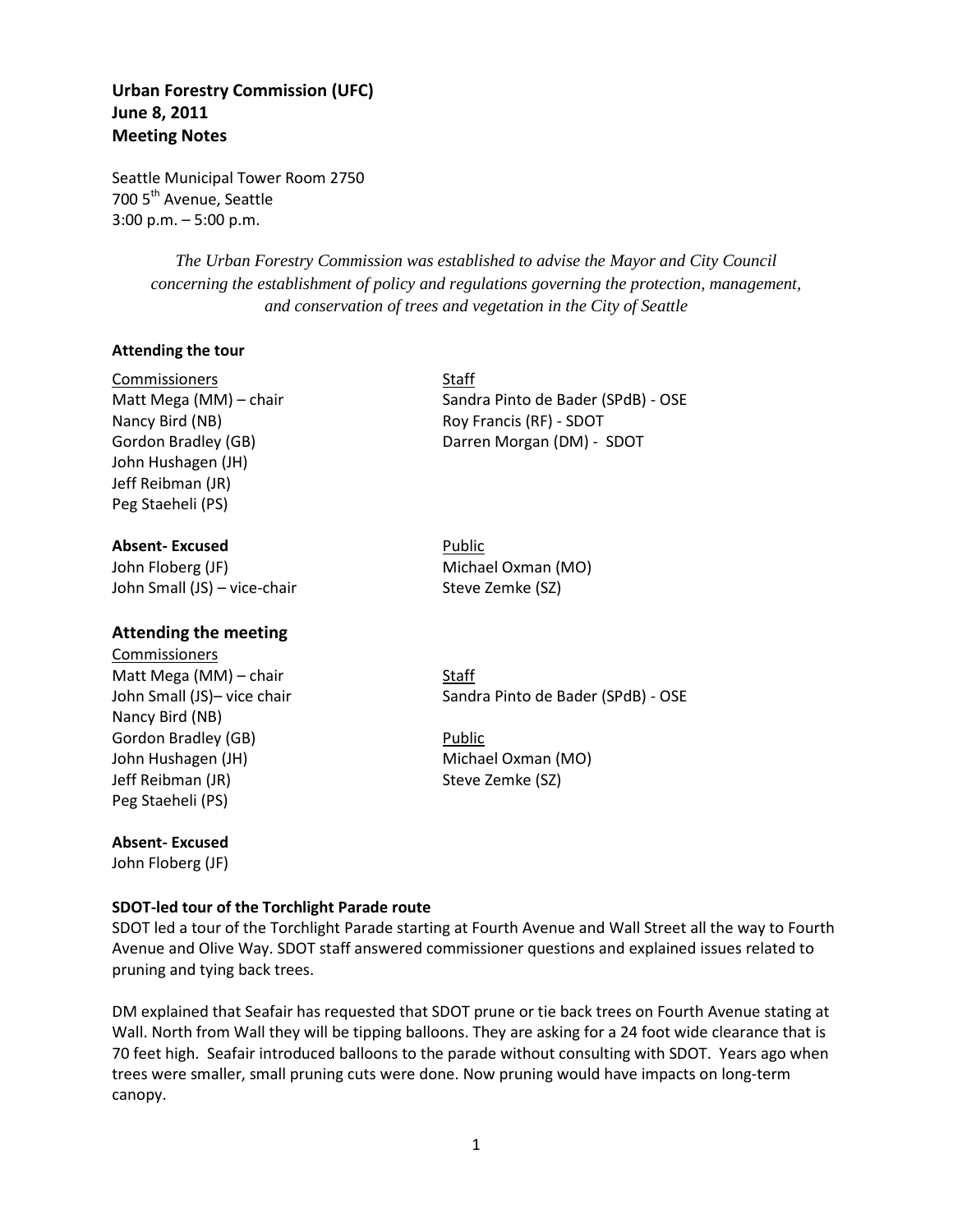RF – Balloons were introduced some 12 years ago.

JH – when did it become apparent that there was a problem?

DM – approximately five years ago.

JH – does the City have a policy to accommodate private businesses?

RF – They get requests to prune trees back is they are blocking their business signs. It's not unusual for the City to decline such requests.

JR – notices that some trees at Wall and North have larger planting pits DM – there was a significant preservation effort when the City re-paved.

JR – are there plans to widen tree pits along the whole corridor?

RF – it is possible

DM – there are different funding mechanism for maintenance, for sidewalk repair, and Bridging the Gap levy.

JH – why prune a tree for a business sign just because it's on a balloon?

DM – Sometimes SDOT does prune if they are able to keep the health and form of the tree. Seattle Municipal Code 15 states that business signage can't interfere with trees. The situation will not get easier. This year SDOT will pull canopy but can't have both tree canopy and balloons for ever.

JR – what street would work better?

DM – I'm an arborist and can't answer that question. I can answer questions about the trees.

PS – Second has columnar trees.

DM – the parade ends at Qwest filed (Jefferson and James).

JH – how much will this cost the City?

DM – The estimate for this year is \$6,000. One and half or two days of work. They coming back to remove the hardware. They will also have to pay for traffic control.

RF – SDOT sent a letter to Seafair asking to pay for the work.

MM – what trees, needing maintenance pruning, are not getting pruned because of needing to address this request? This is the busiest time of the year for SDOT, right?

RF – they have a 14 year maintenance pruning cycle for the 40,000 trees in the right-of-way. As the City plants more trees that cycle might get worse. The industry standard is 7 years.

DM – for new trees, they prune three times in 10 years.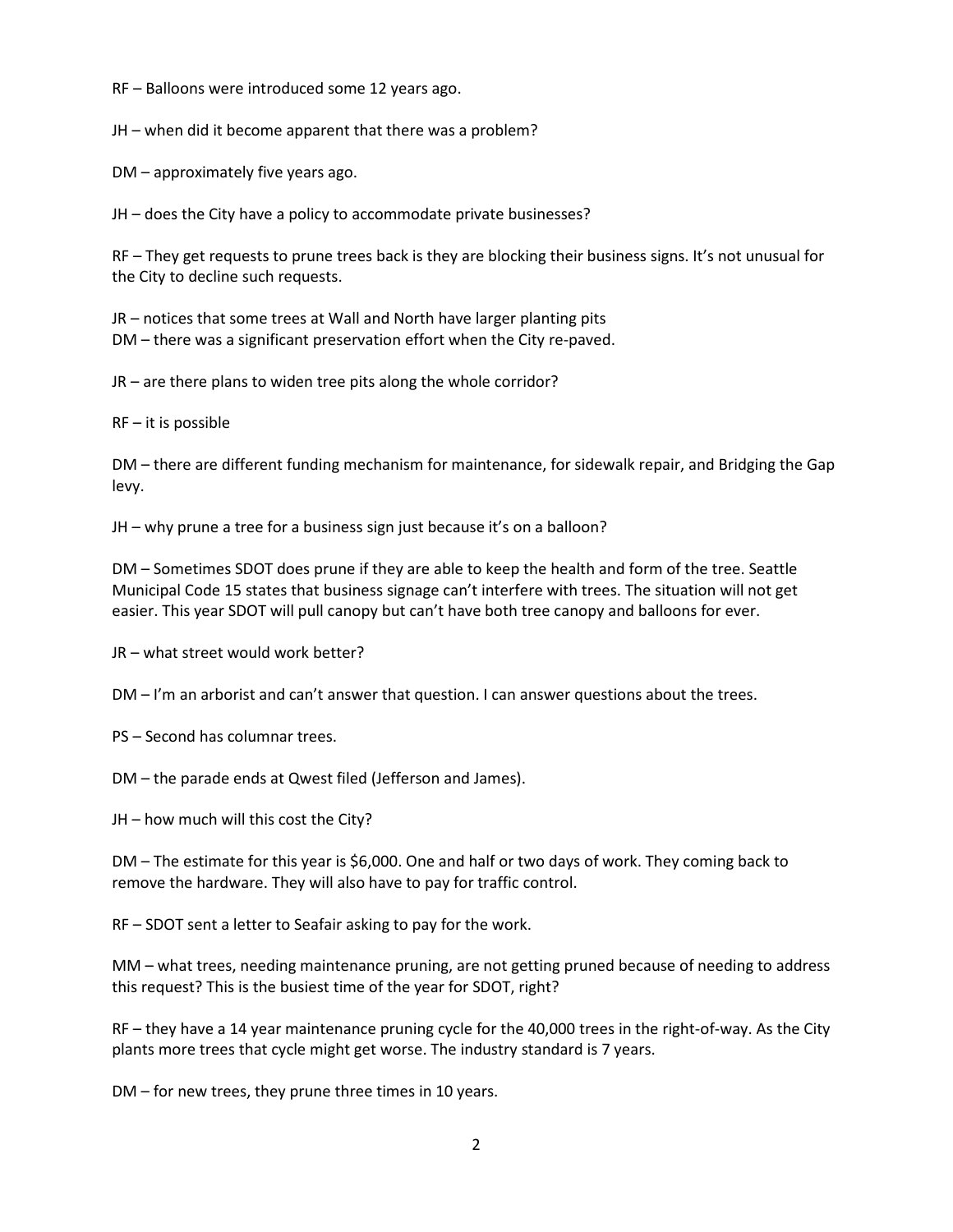GB – it sounds like future pruning will not be feasible to accommodate the parade

DM – It's important to raise the issue. Trees are extremely valuable in the downtown core. It's a rare opportunity to grow large trees like these.

RF – This is detrimental to the UFMP goal. Is not sustainable to do it every year. The decision will have to be made at a higher level.

PS – the UFC could make a stronger statement about canopy and these trees.

NB – it's important to manage expectations. This policy is not going to work in the future

PS – Discussion about Seafair needs to happen in Oct-Nov for next year's parade.

Parade Route and tree conflicts: Wall to Battery – not significant issues Battery to Bell – Significant trees on that block. Bell to Blanchard – also has conflicts with trees

DM – the City has made a significant investment to get trees to this size

Blanchard to Lenora – doesn't have significant issues Lenora to Virginia – has significant conflicts with trees Virginia to Stewart – Also has issues

#### **Review of UFC Seafair recommendation – possible vote**

MM – the intention is to finish this letter, take a vote and send it off.

Commissioners read the draft letter.

JR – suggested that the graph at the end of the letter be removed.

PS – we might to add something specific from our look at the trees. Paragraph 3 we can change the third sentence. The UFC believes it is not sound policy to spend tax payer dollars, or allow practices… (Substitute the current 'and' for 'or') … because is the staff or private people working on it. We could insert a sentence after on the fourth paragraph, and add a third sentence after sidewalk and say in our walk down Fourth Ave to look at the conditions, there are several trees that will have significant tie backs and/or pruning this year. As the trees mature… they are probably border line. Tying those back… there is only so much tieback you can do. You place a lot of torque on both the branch your are tying back and tying to. You are not going to be able to that every year.

MM – two thoughts there. One is that excessive pressure will be put on the trees to do the work this year and long-term it's not going to work anyway.

JR – I have an edit that I think addresses that. In the third paragraph where we just were, that paragraph could end at the point where it says negative long term effects for short term purposes, end of paragraph. New paragraph, regardless of accommodations for this year, it's clear that this is not a feasible long term solution. The UFC believes, in the long-term the parade could be re-routed to a different street.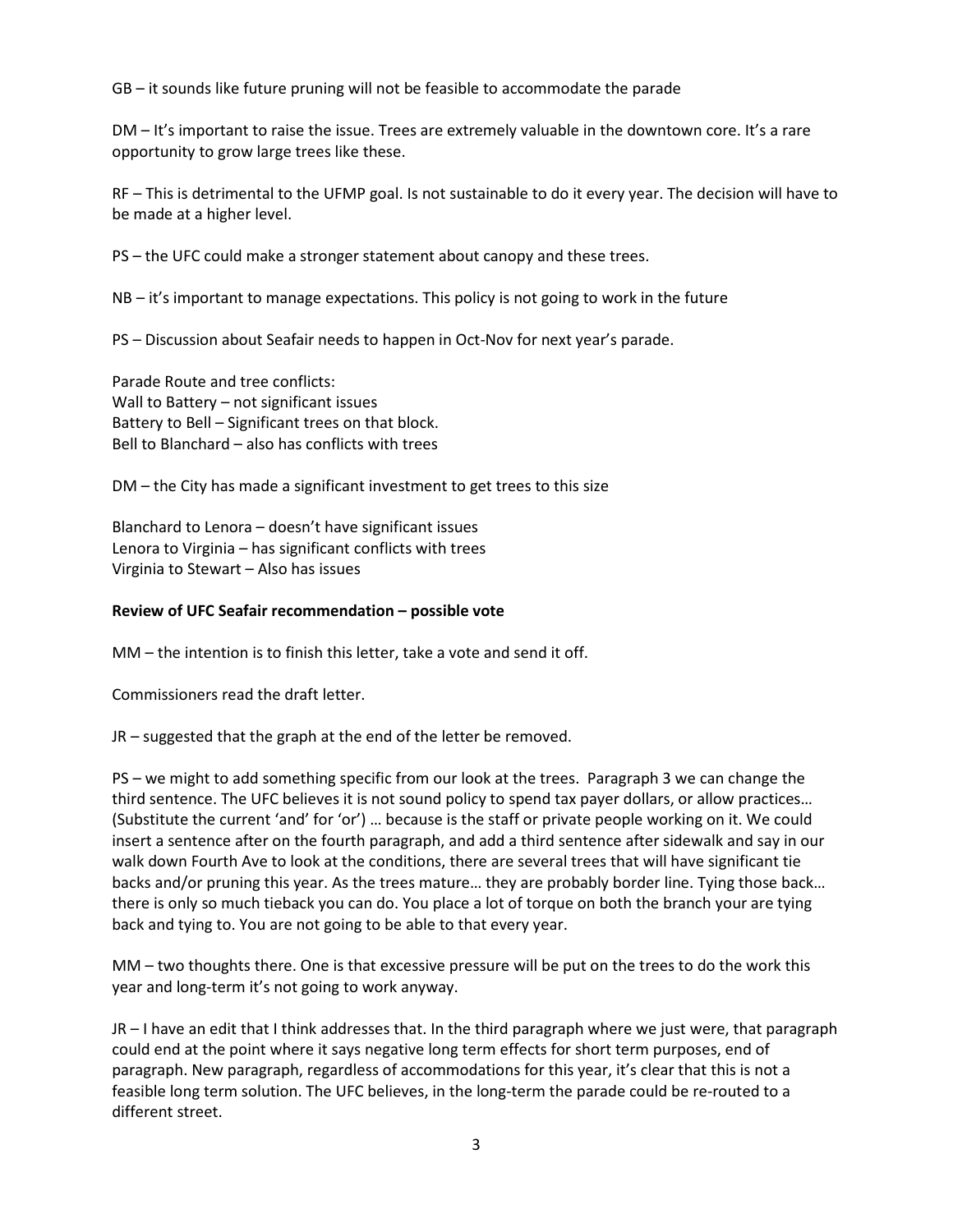MM – I agree with that. Drawing attention to the future…

JR – why this is not a long-term solution

MM – would like to add in the short-term impacts that the trees that need the most pruning are the healthiest trees right now. There is a lot of compromised trees but the healthiest trees are the ones on the way. I'm concerned that we are not going to be able to finish this up and send it out today.

JR – there is no need to send it out today. There will not be a change in action.

NB – I would also say that this letter as is now is good. And if changes were made and I didn't see it again I would be fine with that.

PS – I agree. Even if we couldn't make a single change.

GB – Are we going to put in there re-route. Maybe say explore options.

MM – Jeff got to that saying that in the future there is the need to re-route.

JR – we can say from our knowledge that there are other streets that are not significant in terms of canopy right now.

NB – right now…

PS – I rode down First with this in mind.

MM – where we are going is that we softened the paragraph. There needs to be a bigger discussion about the future.

JR – maybe we can say that as part of a long-term solution Seafair needs to look at its logistics and routing.

MM – we wrote this letter thinking that we will going to get something out quickly to stop the pruning. Now we are taking a step back. I think Sandra and I can finish this up. I think where Gordon is going is that we don't need to focus on re-routing. I think there needs to be a broader discussion about multiple potential solutions.

SPdB – the last time the UFC talked about this letter the UFC mentioned the need for the City to look at a festival street to accommodate balloons.

MM – maybe other people will want to use balloons.

GB – maybe when the new water front…

| MM – a few cleanups. We need to strike the cost to plant a tree because I don't think we'll have that |  |  |  |  |  |
|-------------------------------------------------------------------------------------------------------|--|--|--|--|--|
| information.                                                                                          |  |  |  |  |  |

SPdB – Because now we have the dollar amount that SDOT will spend pruning and tying back we might mention that but put in perspective?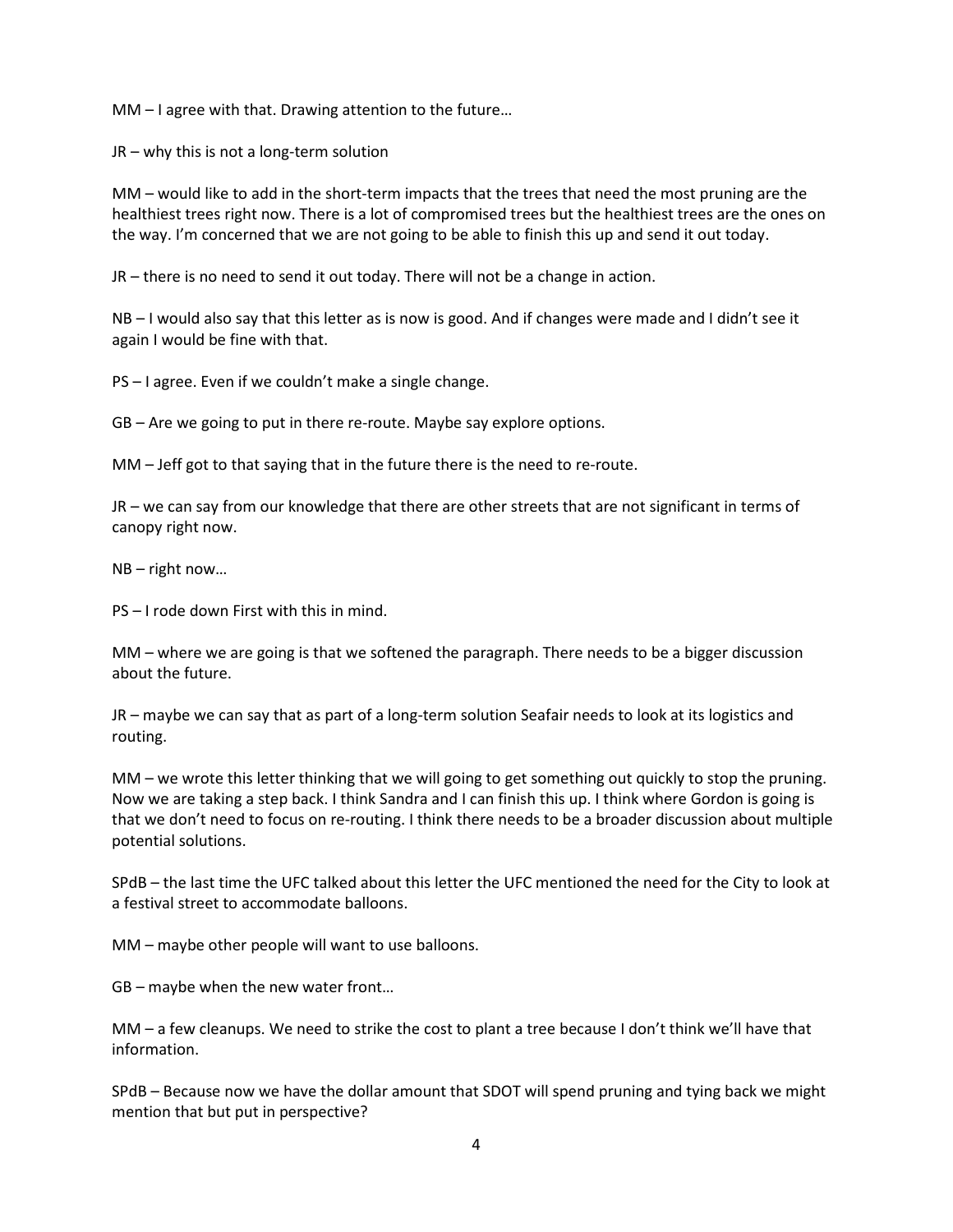MM \_ we should add in the last paragraph

NB – A complete estimate … \$6K is an underestimate

MM – maybe we can add that it is an underestimate and that it doesn't include the cost of not pruning other trees that need pruning, and other ecological services of lost canopy.

NB – the \$186 every year makes it look small but the overall is huge

MM – second to last paragraph we can strike. Last sentence… needs to be removed in subsequent years. We might put a year on it. I put in 10. We can't hold Seafair accountable...

SPdB – I doubt that SDOT is going to be excessive pruning…

MM – what if they snap a branch while tying?

JR – I would say that if they are going to do a mitigation fund, we should say that any trees that are damaged as a direct result of this work.

MM - the City needs a strategic plan to deal with maintenance. It's a budget issue. Any other suggestions.

GB – It may be sufficient that the UFC is concerned about irreparable damage to trees. A lot of people don't appreciate that we are 'stressing' the trees and inflicting wounds. I don't think people fully appreciate how significant it is to prune like this. They trivialize the issue. Just talk about significant impacts and leave it at that. From the loss of canopy sentence and the trees might need significant pruning.

PS – I wouldn't mind making it shorter

SPdB – it's also diminishing the value of a public asset

PS – people still don't understand the term asset as applied to trees.

MM – can we insert the goal? The goal is 12%, there is only 6% now (*NOTE: existing canopy number for downtown is actually 4.7%*) and we can't afford any further reduction.

JR – it's helpful to point out the use to public money.

SPdB – I will put together a final draft for review?

PS – I'm okay with you guys finishing it.

MM – we need a motion

## **ACTION**: **A motion was made to approve the Seafair recommendation as amended. The motion was seconded and carried.**

**Seattle Audubon work on neighborhood canopy inventories**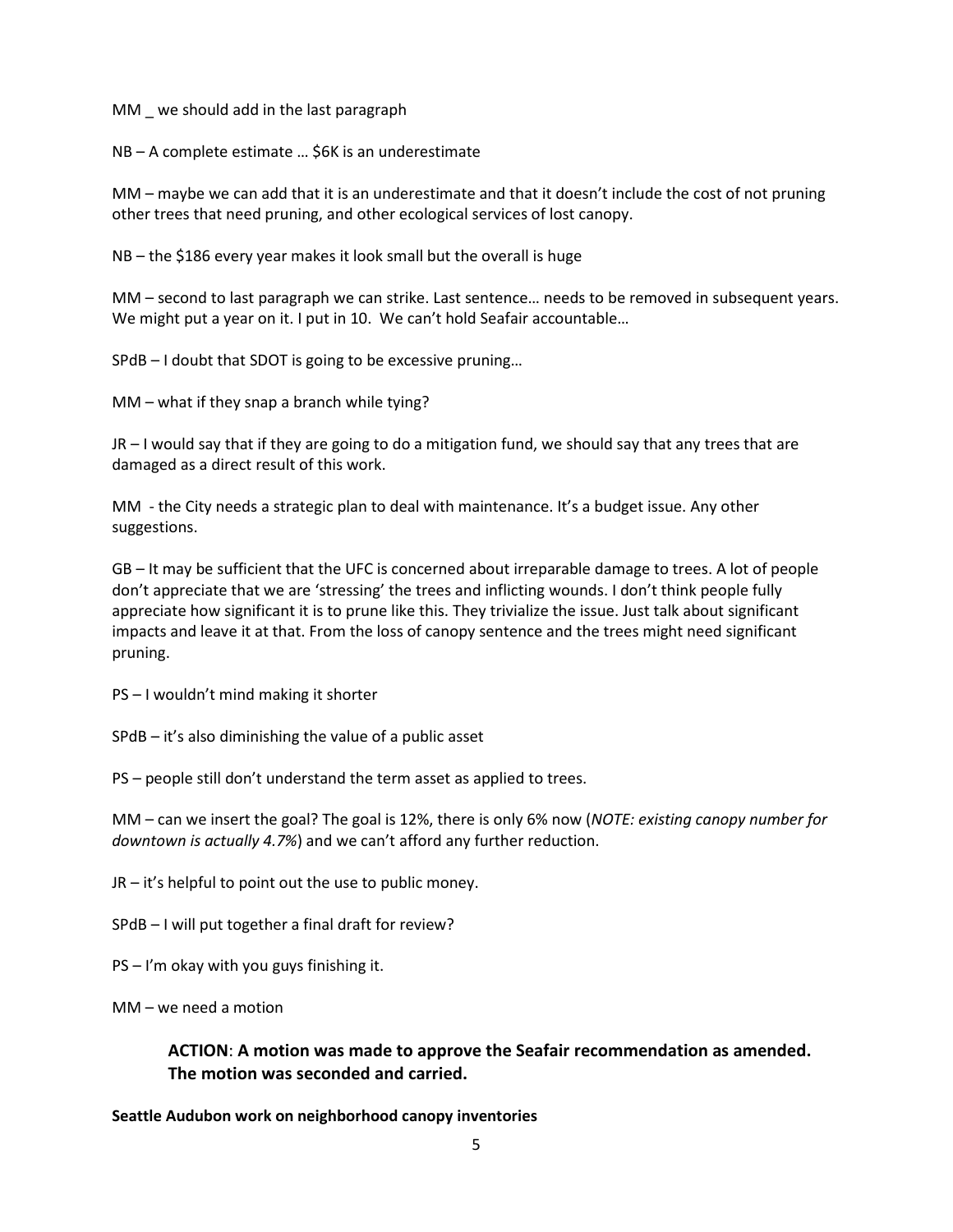MM – we have a half an hour for John and I to bore you guys. This last phase is to talk about tree canopy data. The City did a 2007 analysis that compares it to 2002. I had a UW class look and compare canopy analysis methods. The UW remote sensing live (SPRING software). They came up with 88% accuracy in Columbia City. Seattle Audubon will get the data. They tested his data using Multispeck was 74% accurate. The City's data was over 90% accurate for Columbia City. There was no ground-thruthing. They took 50 random points and then they went to see if that was a tree or not using GIS. They probably should have done 100 points. Canopy came up at 23%-26%. They did a planting opportunity map for Columbia City. They did size thresholds. They did a model that Matt can now run. The City's data was from 2007, we did 2009. There was about a 2-3% loss of canopy for Columbia City.

PS – if you look at Ballard. They went from residential to multifamily.

MM – they did all satellite. They compared four methods, the grid method (the least accurate according to them), SPRING, Multispeck, and iTree that the City is already doing.

PS – it's good to use the same technology consistency of approach.

MM - The debate on iTree is the number of plots.

SPdB – my understanding is that iTree focuses on ecological services

 $MM - yes$ , it can't put a spatial on it. It's very exciting to have two students that will continue working on this. The City used "feature analyst" that uses infra-red to find trees. That costs a lot of money, and SPRING is free. The work I will do is neighborhood by neighborhood and SPRING won't let me do the whole city at once.

JR – based on what you've discovered so far do you have a sense of how sample area affects accuracy?

NB – that's a statistical questions. Your sample size has to meet a size to make it statistically valid.

MM – SPRING does the whole thing. It's not a sample. Because of that they couldn't determine the margin of error… I'm just learning. I'll report back.

JR – I assume you can make adjustments.

MM – showed a map with a comparison from City of Seattle and Seattle Audubon data. Shadows are an issue and require ground truthing… I need to read the report. Wants to go from parcel level to block. For SPU is going to be hard to give single homeowner enough credits to make a difference. Do blocks assessments of trees by arborists. Tie canopy to other things they want to do such as gardens.

PS – Be careful while talking to neighborhoods about their lines. Recommended contacting Amalia in her office. Advise on policy that tree ordinance would look at tax credits, drainage rate, etc. Look at small scale parcels.

NB – Integrated habitat and other things such as affordable housing that are interrelated.

JR – maybe add a block score and use neighbor pressure.